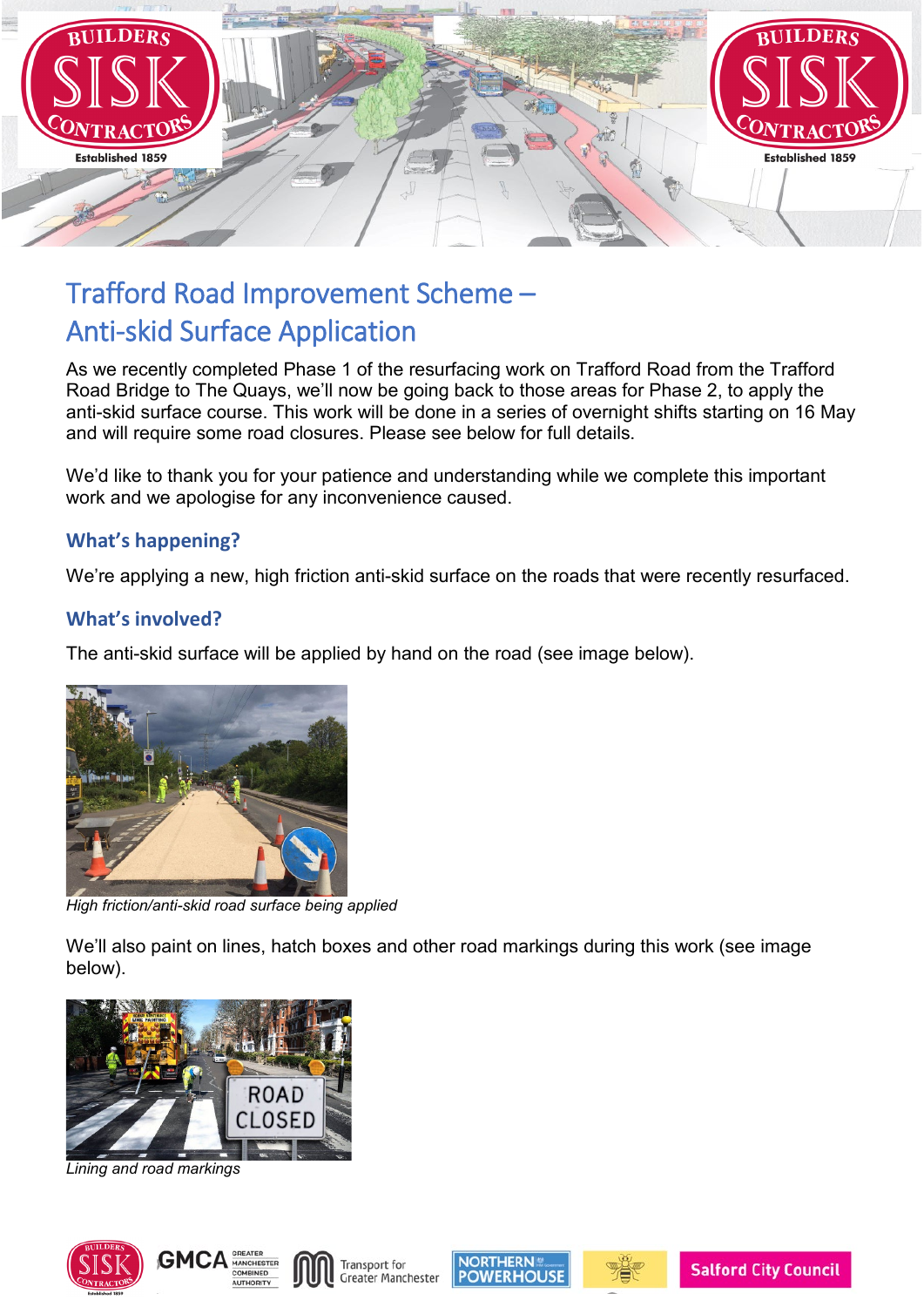#### **When will it take place?**

To do this work, we need to partially close the roads between **16 May – 1 June.** The roads will be **closed from 7pm** on each shift and will **re-open at 6am** each morning. Pedestrian access will be maintained. There will be some road closure and diversions but access to residential properties and key junctions will be maintained. The diversion routes are contained in this document.

#### **The schedule of work is as follows:**

- Northbound the lane towards the M602 will be closed; the southbound lane towards Trafford Park will remain open.
- Southbound the lane towards Trafford Park and the A56 will be closed; the northbound lane towards the M602 will remain open.

## **All night shifts will start at 7pm and finish at 6am the following morning.**

| <b>Road Closure</b>                                                                   | <b>Closure</b><br>Times &<br>Working<br><b>Hours</b> | <b>Start date</b>    | <b>End date</b>         | <b>Number</b><br>of nights |
|---------------------------------------------------------------------------------------|------------------------------------------------------|----------------------|-------------------------|----------------------------|
| <b>Trafford Road Northbound</b><br>between White City<br>Roundabout & The Quays       | $7$ pm – 6am                                         | 7pm<br>Monday 16 May | 6am<br>Saturday 21 May  | 5                          |
| <b>Trafford Road Southbound</b><br>between M602 Roundabout<br>& White City Roundabout | $7$ pm – 6am                                         | 7pm<br>Monday 23 May | 6am<br>Saturday 28 May  | 5                          |
| Remedial work on<br>northbound and southbound<br>road (minimal diversions)            | $7$ pm – 6am                                         | 7pm<br>Monday 30 May | 6am<br>Wednesday 1 June | 2                          |

**Please note, we need good weather conditions to complete the work. There might be delays if there is heavy rain, but our aim is to complete this work by 6am on Wednesday 1 June. We'll update you if there are any delays.** 







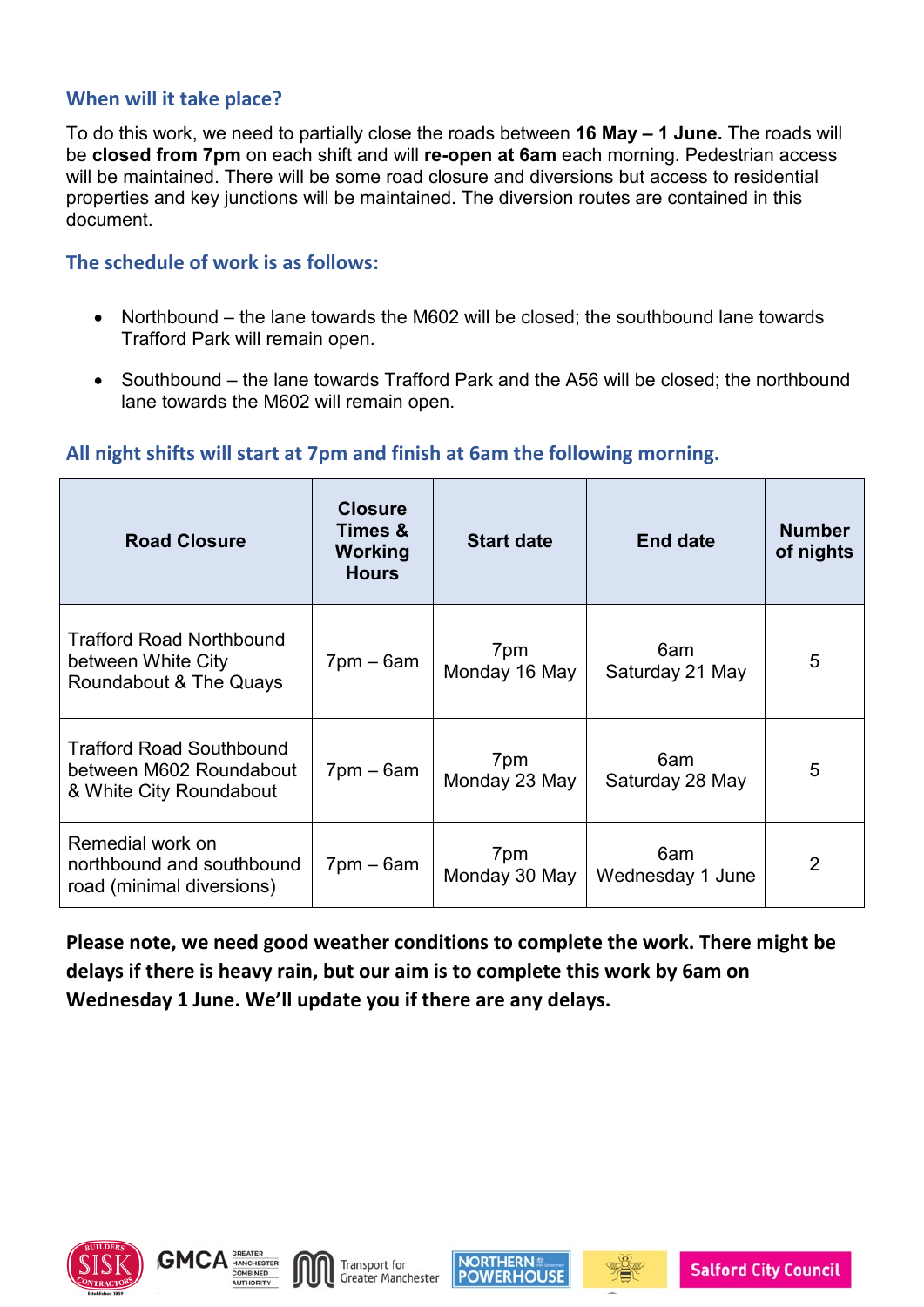## **Where will we be working?**

The diagram below shows our working areas.



#### **Key:**

- Yellow area, work starts from 16 May
- Green area, work starts from 23 May

## **Why can't this be done through the day?**

The roads where we're working form part of Salford's main infrastructure. If we closed the roads through the day, this would cause disruption throughout the city for commuters, delivery drivers and car drivers. Doing the work later at night means the roads will be less busy and we can work faster to get the work completed.

This has been discussed with Salford City Council, TfGM and the programme is agreed by all parties.

#### **How noisy will this work be?**

The application of the anti-friction surface will not generate much noise. However, because of the traffic management arrangements, we will sometimes need to reverse vehicles which will emit reversing alerts. This is to keep the public and our workforce safe. We'll minimise this noise wherever possible. Our operatives will also be briefed on each shift as a reminder that they are working in residential areas.

# **Why is the road being closed on these sections of Trafford Road again? Couldn't this all have been done at the same time?**

The high friction/anti-skid surface can only be applied to new tarmac after three weeks. This is to allow for curing and any oils in the tarmac to evaporate. Putting the new surface down any sooner could lead to defects meaning we'd need to return and take the whole surface, including the tarmac, up again.









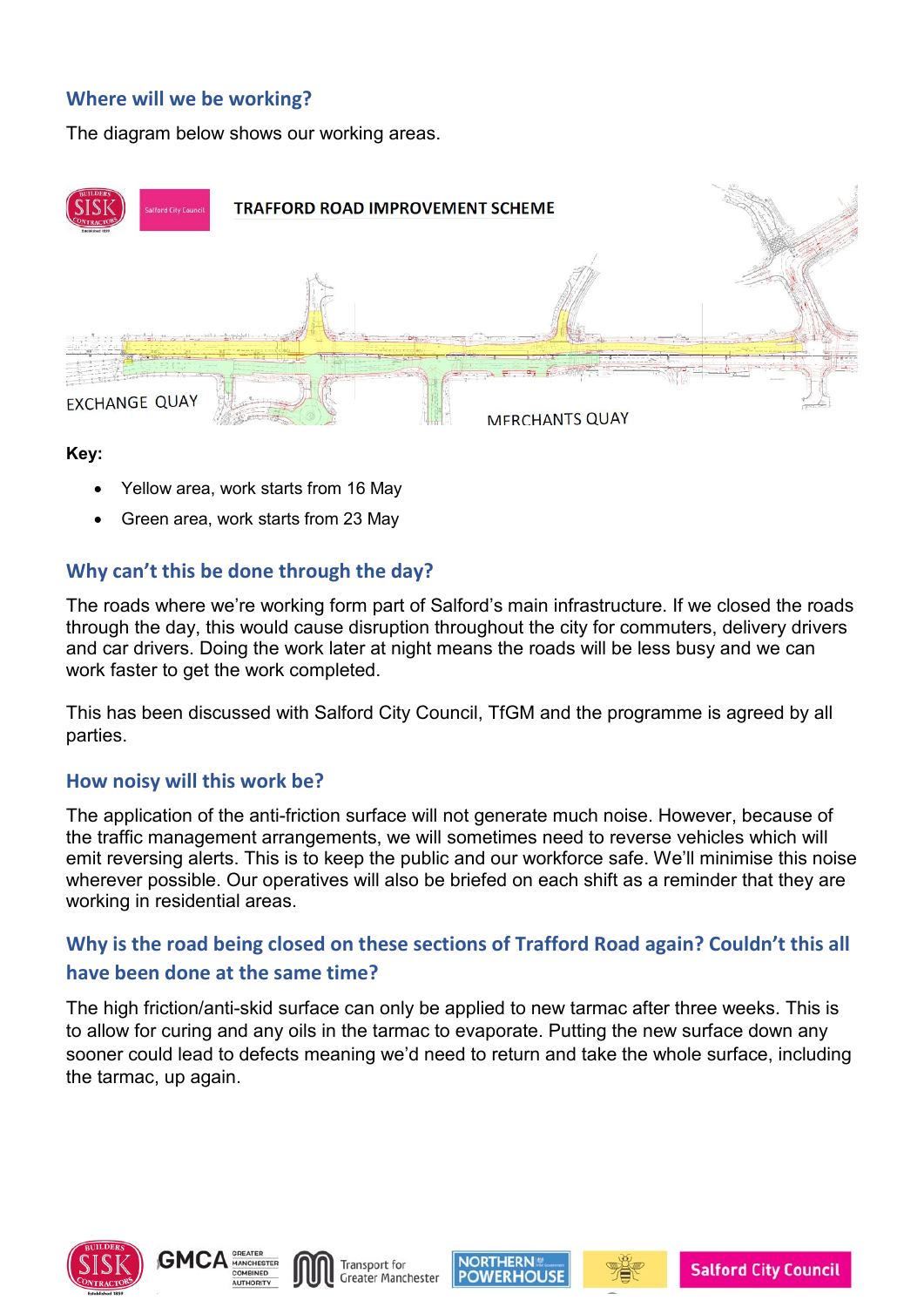## **What diversion routes will be in place?**

Please see drawings below for diversion routes.

• Northbound closure - Trafford Road Northbound between White City Roundabout & The Quays:



#### **Northbound work diversions will be:**

- Primary Diversion Route via A56 and Regent Road
- Access to all adjacent roads will be maintained throughout







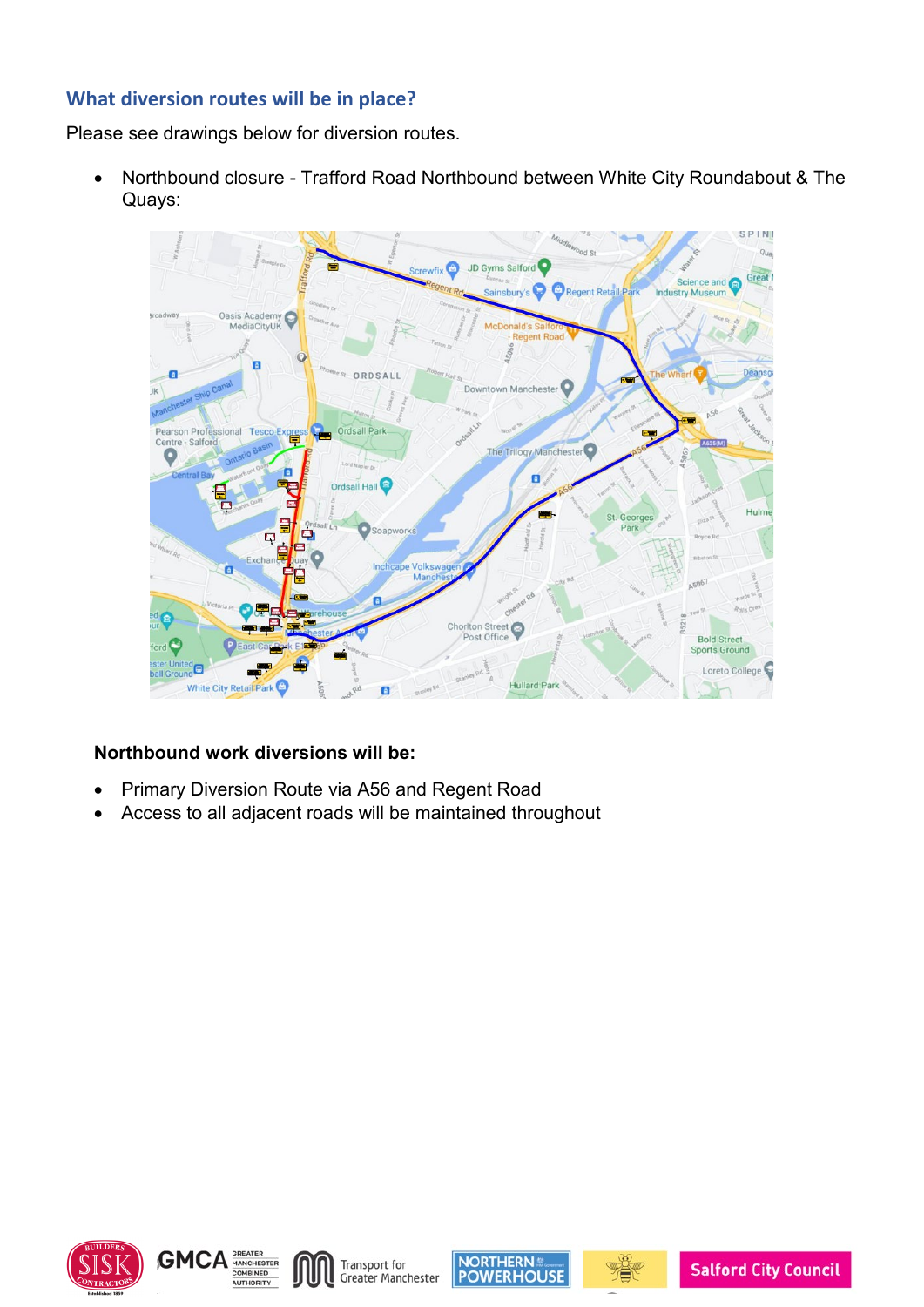• Southbound closure – Trafford Road Southbound between the M602 Roundabout and White City Roundabout



#### **Southbound work diversion will be:**

- Primary diversion Route via Regent Road and A56
- Access to all adjacent roads will be maintained throughout

## **Why do you need to place so many cones in the roads when you're not working in those sections?**

We need to ensure that drivers are given enough time to adjust their speeds before coming into our work areas so that's why we sometimes reduce two lanes into one some distance ahead of where we work. Reducing traffic speeds helps to keep our workforce and the public safe. It also allows us to safely make deliveries of materials and machinery.

## **What's the next stage of the scheme?**

We're completing work further along Trafford Road to install new kerbs, cycle lanes and traffic signals. There will be further resurfacing from Exchange Quay towards the M602 Roundabout in the summer and we'll send further updates on this closer to the time.

#### **When will the scheme be completed?**

We're on schedule for work to be completed by late Autumn 2022.